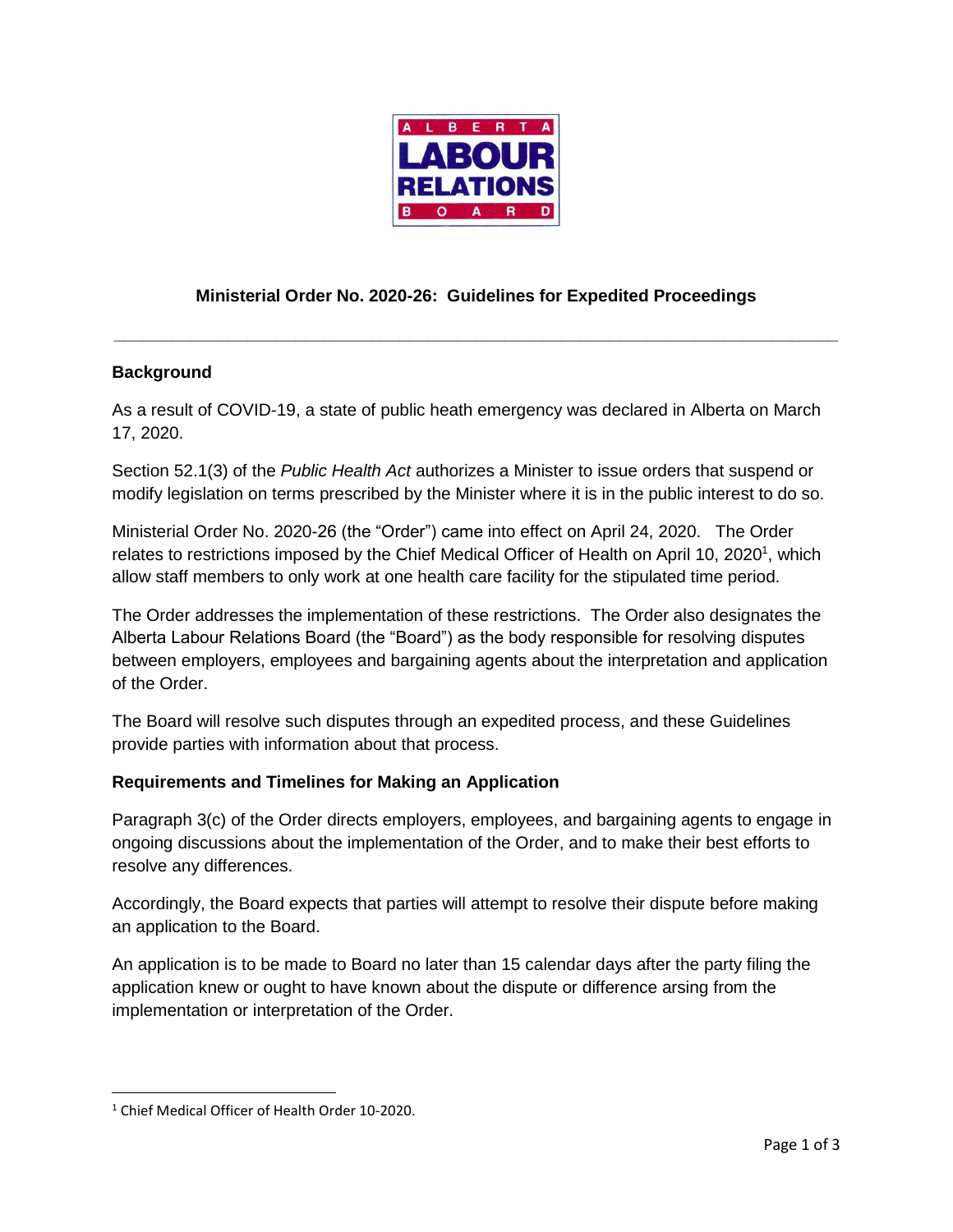The Director of Settlement retains discretion to accept an application made outside of this timeline, and, in exercising that discretion, may consider the parties' resolution discussions.

The Board encourages the parties to continue dispute resolution discussions after an application is filed under this process.

## **Method of Application**

In addition to the methods identified in Information Bulletin  $#2<sup>2</sup>$ , the Board will accept applications directed to the Director of Settlement via email at following addresses:

[ALRB.EDM@gov.ab.ca](mailto:ALRB.EDM@gov.ab.ca) for the Edmonton office and [ALRB.CAL@gov.ab.ca](mailto:ALRB.CAL@gov.ab.ca) for the Calgary office.

Applications that are received by any method after 4:30 pm on a business day will be treated as received at 8:15 am the next business day, unless special arrangements were made in advance with the Board.

#### **Contents of Application**

- 1. The application should identify all parties and provide their contact information.
- 2. The application must also include a statement indicating that the applicant has provided a copy of the application to all parties or persons affected by the application.
- 3. The application should contain the following information:
	- a. Detailed description of the dispute;
	- b. Information about the number of employees affected by the dispute, including their position title, and whether the positions are casual, part-time, or full-time;
	- c. In accordance with Paragraph 3(c) of the Order, a detailed overview of the parties' efforts to resolve the dispute; and
	- d. The remedy sought.
- 4. The application should also identify which of the following Board processes would, in the applicant's view, be most effective for addressing the dispute:
	- a. Resolution conference;
	- b. Written submissions;

 $\overline{\phantom{a}}$ 

- c. Written submissions and conference call; or
- d. A combination of the above.

 $2$  The Board discourages personal delivery due to COVID-19 and asks the parties to not attend at the Board's offices until further notice.